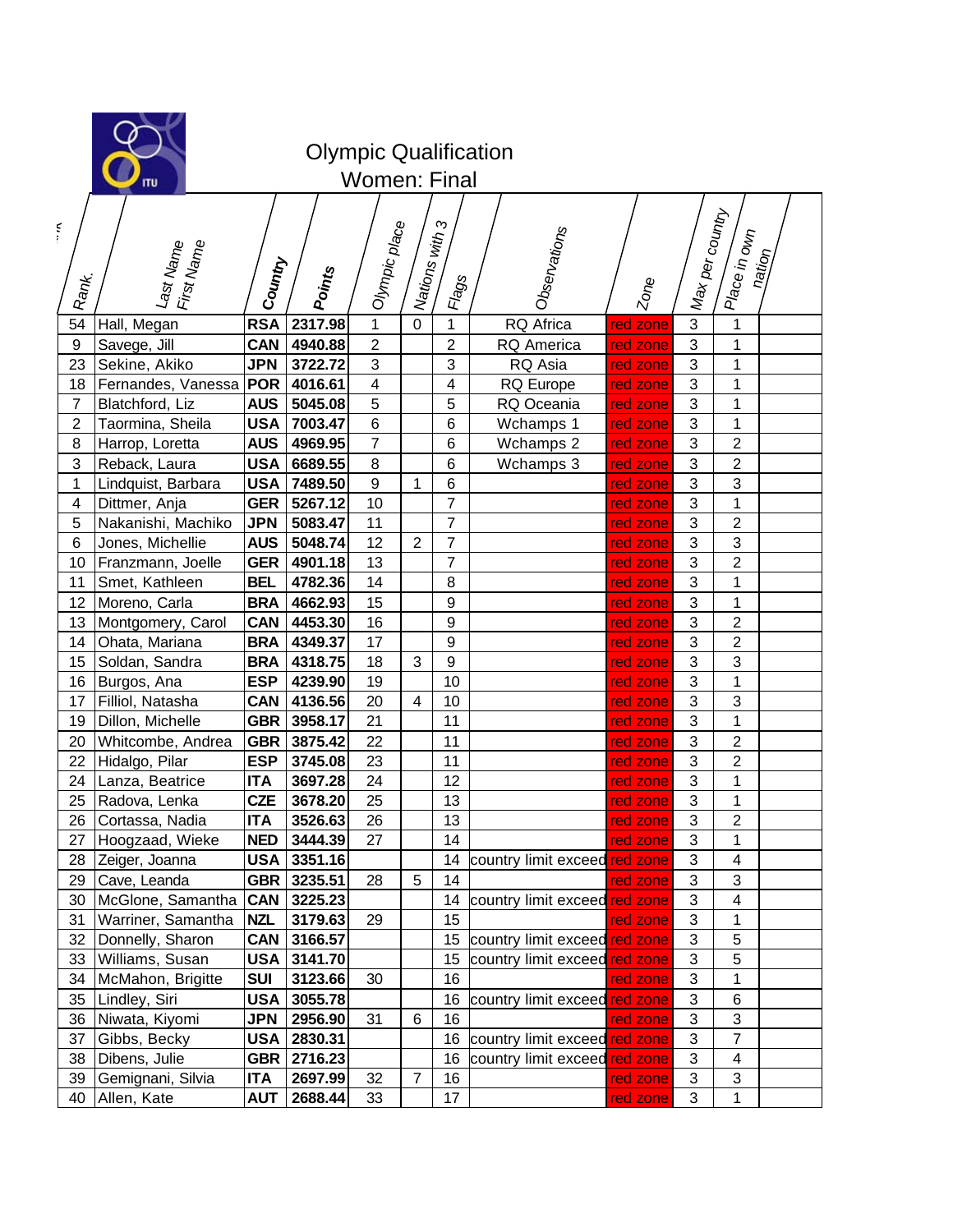| 41 | Ashton, Melissa      | AUS        | 2659.41       |    |   | 17 | country limit exceed red zone   |                   | 3                         | 4                       |          |
|----|----------------------|------------|---------------|----|---|----|---------------------------------|-------------------|---------------------------|-------------------------|----------|
| 42 | Looze, Tracy         | <b>NED</b> | 2641.73       | 34 |   | 17 |                                 | red zone          | $\ensuremath{\mathsf{3}}$ | $\overline{2}$          |          |
| 43 | Pilz, Christiane     |            | GER 2592.24   | 35 | 8 | 17 |                                 | red zone          | $\sqrt{3}$                | 3                       |          |
| 44 | Murua, Ainhoa        | <b>ESP</b> | 2592.14       | 36 | 9 | 17 |                                 | red zone          | 3                         | 3                       |          |
| 45 | Hackett, Nicole      | <b>AUS</b> | 2590.05       |    |   | 17 | country limit exceedreen zone   |                   | $\overline{2}$            | 5                       |          |
| 46 | Anisimova, Nina      | <b>RUS</b> | 2507.46       | 37 |   | 18 |                                 | )reen zon         | $\overline{2}$            | 1                       |          |
| 47 | Spirig, Nicola       | <b>SUI</b> | 2496.43       | 38 |   | 18 |                                 | preen zone        | $\overline{2}$            | $\overline{c}$          |          |
| 48 | Berkova, Renata      | <b>CZE</b> | 2482.33       | 39 |   | 18 |                                 | treen zone        | $\sqrt{2}$                | $\overline{c}$          |          |
| 49 | Swallow, Jodie       | <b>GBR</b> | 2456.81       |    |   | 18 | country limit exceedgreen zone  |                   | $\boldsymbol{2}$          | 5                       |          |
| 50 | Forrester, Stephanie | <b>GBR</b> | 2383.99       |    |   | 18 | country limit exceedgreen zone  |                   | $\sqrt{2}$                | $\,6$                   |          |
| 51 | Carney, Emma         | AUS        | 2376.38       |    |   | 18 | country limit exceedgreen zone  |                   | $\boldsymbol{2}$          | 6                       |          |
| 52 | Harrison, Jess       | <b>GBR</b> | 2368.20       |    |   | 18 | country limit exceedgreen zone  |                   | $\boldsymbol{2}$          | $\overline{7}$          |          |
| 53 | Biwata, Miyuki       | <b>JPN</b> | 2321.76       |    |   | 18 | country limit exceedgreen zone  |                   | $\overline{2}$            | $\overline{\mathbf{4}}$ |          |
| 55 | Bramboeck, Eva       | <b>AUT</b> | 2270.03       | 40 |   | 18 |                                 | <b>green zon</b>  | $\overline{2}$            | $\overline{2}$          |          |
| 56 | Zelenkova, Lucie     | <b>CZE</b> | 2228.45       |    |   | 18 | country limit exceedgreen zone  |                   | $\sqrt{2}$                | 3                       | next 3rd |
| 57 | Seear, Maxine        | AUS        | 2203.15       |    |   | 18 | country limit exceedtreen zone  |                   | $\boldsymbol{2}$          | $\overline{7}$          |          |
| 58 | Pelletier, Delphine  | <b>FRA</b> | 2186.12       | 41 |   | 19 |                                 | <b>green zone</b> | $\mathbf{2}$              | 1                       |          |
| 59 | Suys, Mieke          | <b>BEL</b> | 2142.95       | 42 |   | 19 |                                 | <b>green zon</b>  | $\boldsymbol{2}$          | $\overline{c}$          |          |
| 60 | Macel, Tereza        | <b>CZE</b> | 2133.77       |    |   | 19 | country limit exceedgreen zone  |                   | $\overline{2}$            | 4                       |          |
| 61 | Taylor, Pip          | <b>AUS</b> | 2124.91       |    |   | 19 | country limit exceedgreen zone  |                   | $\boldsymbol{2}$          | 8                       |          |
| 62 | Carfae, Mirinda      | AUS        | 2095.00       |    |   | 19 | country limit exceedgreen zone  |                   | $\overline{2}$            | $\boldsymbol{9}$        |          |
| 63 | Moody, Gillian       | <b>CAN</b> | 2092.59       |    |   | 19 | country limit exceedgreen zone  |                   | $\overline{2}$            | $\,6$                   |          |
| 64 | Generalova, Olga     | <b>RUS</b> | 2036.60       | 43 |   | 19 |                                 | treen zone        | $\overline{2}$            | $\overline{2}$          |          |
| 65 | Shimomura, Maki      | <b>JPN</b> | 2005.38       |    |   | 19 | country limit exceedgreen zone  |                   | $\overline{2}$            | 5                       |          |
| 66 | Swail, Julie         | <b>USA</b> | 1962.55       |    |   | 19 | country limit exceedgreen zone  |                   | $\overline{2}$            | 8                       |          |
| 67 | Hill, Rina           | <b>AUS</b> | 1957.43       |    |   | 19 | country limit exceedgreen zone  |                   | $\boldsymbol{2}$          | 10                      |          |
| 68 | Kutsuna, Shizuka     | <b>JPN</b> | 1922.01       |    |   | 19 | country limit exceedgreen zone  |                   | $\boldsymbol{2}$          | 6                       |          |
| 69 | Shatnaya, Ekaterina  | <b>KAZ</b> | 1884.78       | 44 |   | 20 |                                 | <b>green zone</b> | $\boldsymbol{2}$          | 1                       |          |
| 70 | Haiboeck, Tania      | <b>AUT</b> | 1849.70       |    |   | 20 | country limit exceedgreen zone  |                   | $\boldsymbol{2}$          | 3                       | next 3rd |
| 71 | Wang, Hong Ni        | <b>CHN</b> | 1846.98       | 45 |   | 21 |                                 | )reen zon         | $\overline{2}$            | 1                       |          |
| 72 | Molnar, Erika        | <b>HUN</b> | 1825.73       | 46 |   | 22 |                                 | preen zone        | $\overline{2}$            | 1                       |          |
| 73 | Lin, Xing            | <b>CHN</b> | 1814.93       | 47 |   | 22 |                                 | preen zone        | $\boldsymbol{2}$          | $\overline{c}$          |          |
| 74 | Alvarez, Nancy       |            | ARG   1812.78 | 48 |   | 23 |                                 | treen zone        | $\overline{2}$            | 1                       |          |
| 75 | Areosa, María        |            | POR   1812.48 | 49 |   | 23 | eligible out of quota blue zone |                   | $\sqrt{2}$                | $\overline{c}$          |          |
| 76 | Dederko, Ewa         | <b>POL</b> | 1806.86       | 50 |   | 24 | eligible out of quota blue zone |                   | $\overline{2}$            | 1                       |          |
| 77 | Matter, Sibylle      | <b>SUI</b> | 1796.62       |    |   | 24 | eligible out of quota blue zone |                   | $\overline{2}$            | 3                       | next 3rd |
| 78 | Lorblanchet, Marion  | <b>FRA</b> | 1775.32       | 51 |   | 24 | eligible out of quota blue zone |                   | $\overline{2}$            | 2                       |          |
| 79 | Chenevier, Giunia    | ITA        | 1707.04       |    |   | 24 | eligible out of quota blue zone |                   | $\boldsymbol{2}$          | $\overline{\mathbf{4}}$ |          |
| 80 | Shigaki, Megumi      | JPN        | 1679.52       |    |   | 24 | eligible out of quota blue zone |                   | $\boldsymbol{2}$          | 7                       |          |
| 81 | Murray, Carolyn      | CAN        | 1672.91       |    |   | 24 | eligible out of quota blue zone |                   | $\boldsymbol{2}$          | 7                       |          |
| 82 | Ohmatsu, Saori       | JPN        | 1671.86       |    |   | 24 | eligible out of quota blue zone |                   | $\overline{2}$            | 8                       |          |
| 83 | Zaousailova, Olga    | <b>RUS</b> | 1638.61       |    |   | 24 | eligible out of quota blue zone |                   | $\boldsymbol{2}$          | 3                       | next 3rd |
| 84 | Groves, Lauren       | CAN        | 1600.23       |    |   | 24 | eligible out of quota blue zone |                   | $\overline{2}$            | 8                       |          |
| 85 | Heard, Annaliese     | GBR        | 1559.79       |    |   | 24 | eligible out of quota blue zone |                   | $\boldsymbol{2}$          | 8                       |          |
| 86 | Pagon, Amanda        | <b>USA</b> | 1537.09       |    |   | 24 | eligible out of quota blue zone |                   | $\boldsymbol{2}$          | 9                       |          |
| 87 | Nakagawa, Eri        | JPN        | 1477.22       |    |   | 24 | eligible out of quota blue zone |                   | $\boldsymbol{2}$          | $\boldsymbol{9}$        |          |
| 88 | Daumas, Natalie      | <b>FRA</b> | 1410.17       |    |   | 24 | eligible out of quota blue zone |                   | $\boldsymbol{2}$          | 3                       | next 3rd |
| 89 | Williamson, Evelyn   | <b>NZL</b> | 1397.82       | 52 |   | 24 | eligible out of quota blue zone |                   | $\boldsymbol{2}$          | 2                       |          |
| 90 | Roberts, Kate        | <b>RSA</b> | 1374.28       | 53 |   | 24 | eligible out of quota blue zone |                   | $\overline{2}$            | 2                       |          |
| 91 | Evans, Heather       | <b>NZL</b> | 1357.13       |    |   | 24 | eligible out of quota blue zone |                   | $\overline{2}$            | 3                       | next 3rd |